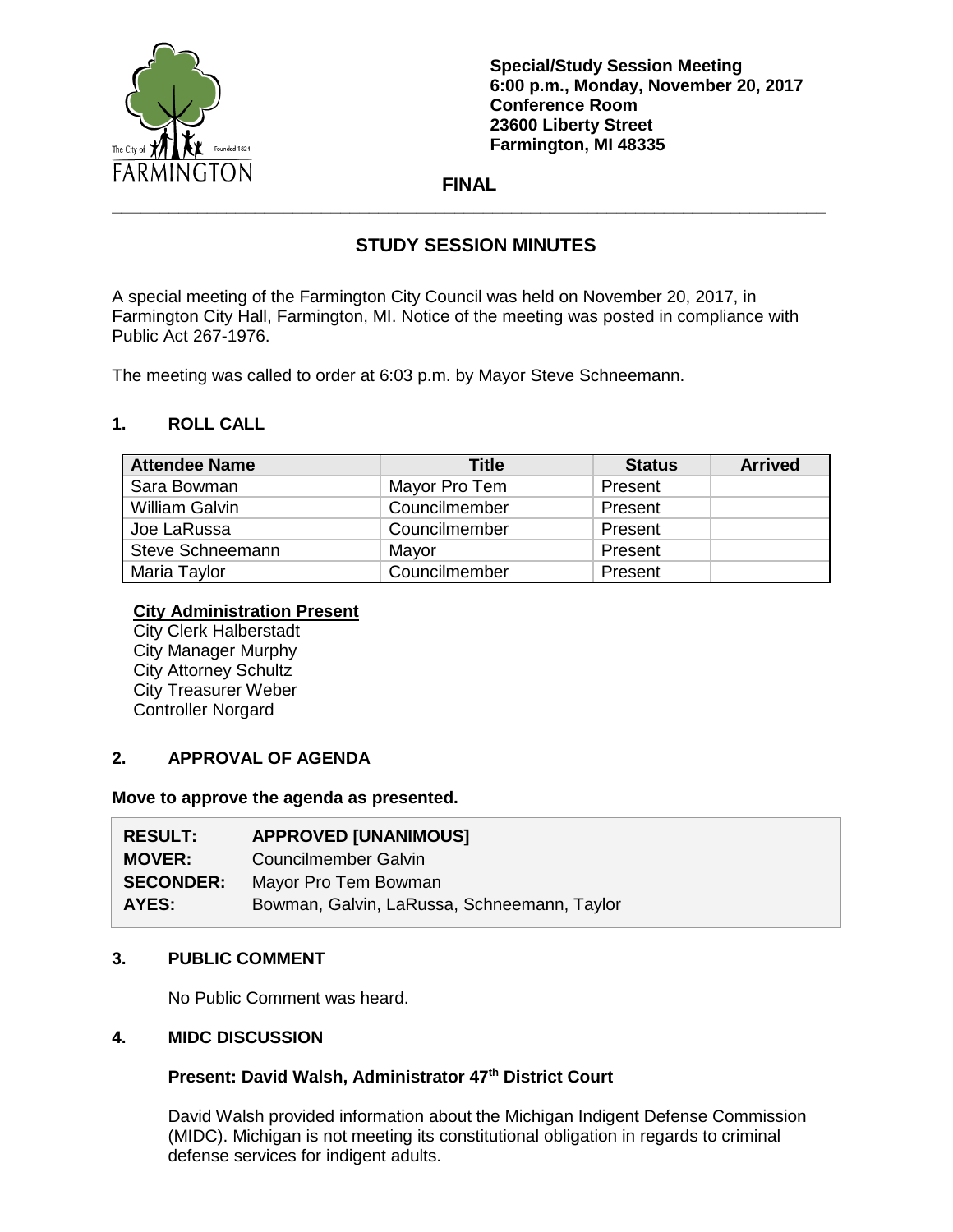Representatives from Farmington, Farmington Hills, and the 47th District Court met to draft a plan to meet standards for compliance set by the MDIC. It was determined that the cost of implementation would be \$172,000 and the burden is on the MIDC to find the funding.

Walsh discussed the four standards, with attention to standard 4: Counsel at first appearance. At district court level there has never been counsel at first appearance. This will change the way the court is structured. With this new standard, the court will need to provide house counsel at arraignments. There will need to be a creation of a House Counsel provided at arraignments. Indigents can waive representation, but if their freedom is in jeopardy counsel must be provided.

Responding to Galvin, Walsh stated the current indigent defense costs is \$150 per case and representation at first appearance is not provided.

Bowman clarified that the funding for implementation of the new standards will come from the state.

Schneemann inquired about the proposal cost. Walsh stated he anticipates that a lot of the plan will get kicked back for modification, therefore the pricing was liberal.

### **5. PLANTE MORAN ANNUAL AUDIT PRESENTATION**

#### **Present: Kari Shea and Dave Helisek, Plante Moran**

Schneemann introduced Dave Helisek and Kari Shea, who presented the results of the Farmington audit for year ended June 30, 2017.

Helisek advised Plante Moran, once again, was able to give the City's financial statements an unmodified opinion which is the highest level of assurance that can be given. He stated that means the statements as presented fairly reflect the financial position of the City as of June 30, 2017. He mentioned there were no difficulties performing the audit. He praised Treasurer Weber and Controller Norgard for their efforts.

Shea provided an audit presentation covering General Fund revenues and expenses, revenues and expenses by governmental activities, and Water and Sewer Fund cash flows. Shea advised that the City's General Fund ended with a \$2.6 million balance. Shea noted that 18.4% of the fund is unassigned, which is under 25% achieved in previous years.

Responding to a question by Galvin, Weber provided some examples of charges for services, which include franchise fees, cell tower fees, water and sewer fund, etc. Galvin noted that these charges were down this year and wondered if this should be considered when working on the next budget.

Galvin noted that the financial statement discussed pension obligations. He would like to see charts and graphs with historical references included in the presentation. Helisek stated that Plante Moran puts whatever the City deems important into the graph package and going forward it can be included.